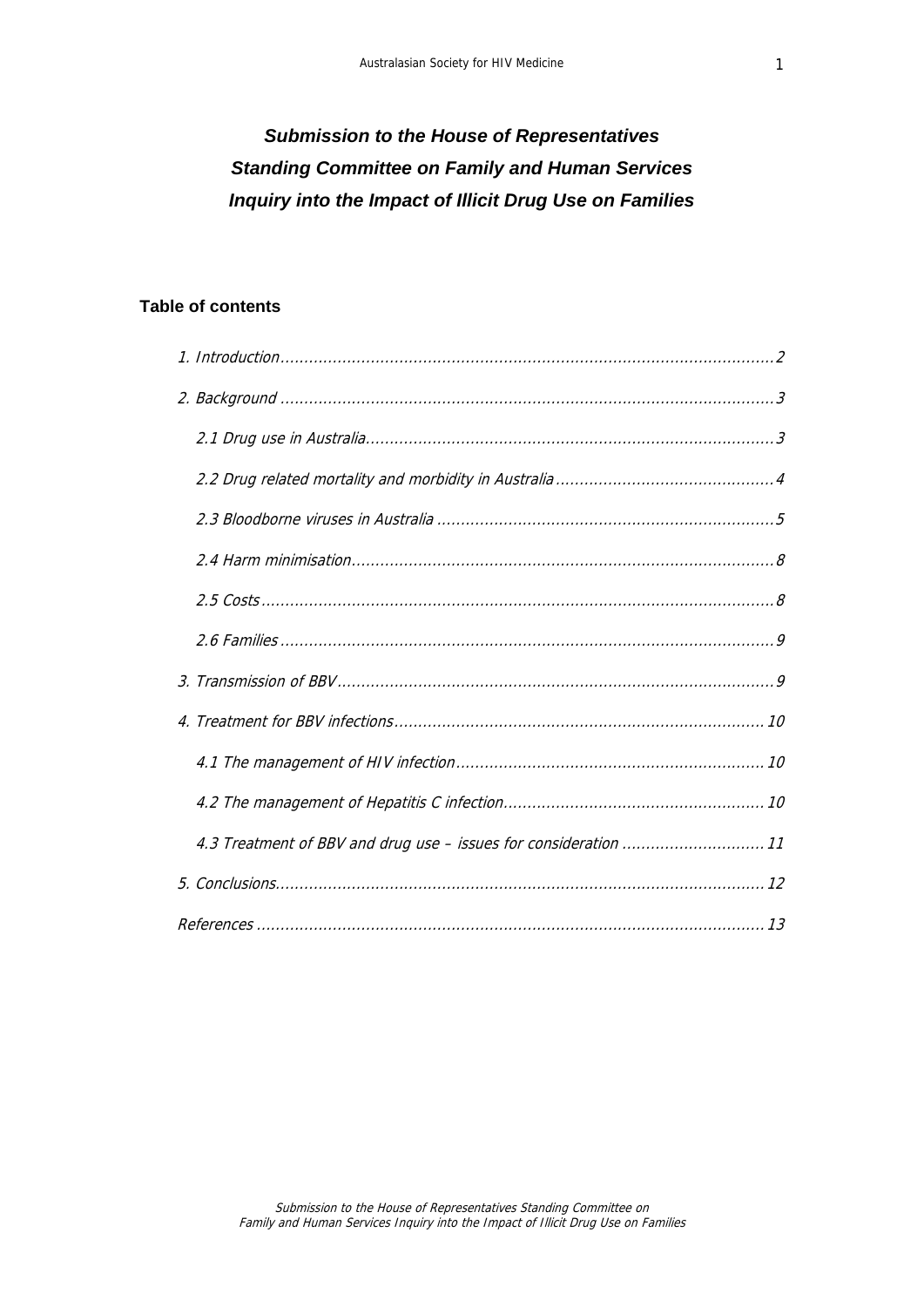# <span id="page-1-0"></span>**1. Introduction**

The Australasian Society of HIV Medicine (ASHM) is a professional association for those who work in the area of bloodborne viruses (BBV - HIV and viral hepatitis) spanning a wide variety of fields and disciplines. The organization's vision is to lead its members to generate knowledge and action in clinical management and research, education, policy and advocacy across Australasia and internationally. Through this, ASHM will prevent HIV, viral hepatitis and sexually transmissible infections (STIs) and preserve and protect the health and choices of those who are infected. The main ways ASHM will do this are through:

- providing information, education and training to its members and to the relevant health sectors
- providing career assistance and recruiting new people to the field
- supporting networking and collaboration between different professional groups
- promoting a policy framework that assists members' work and contributes to a strong, relevant and effective public health response

The society's purpose, set out above, provides a framework for its response to the Inquiry into the Impact of Illicit Drug Use on Families by the House of Representatives Standing Committee on Family and Human Services.

The Committee has set out its terms of reference for submissions. It will inquire into and report on how the Australian Government can better address the impact of the importation, production, sale, use and prevention of illicit drugs on families. The Committee is particularly interested in:

- the financial, social and personal cost to families who have a member(s) using illicit drugs, including the impact of drug induced psychoses or other mental disorders;
- the impact of harm minimisation programs on families; and
- ways to strengthen families who are coping with a member(s) using illicit drugs.

This submission from ASHM will provide a background and address:

- illicit drugs and the impact of harm reduction programs on the transmission of bloodborne viruses (BBV), and costs to individuals and families;

- illicit drugs and their impact on the clinical management of people with BBV and costs to individuals and families.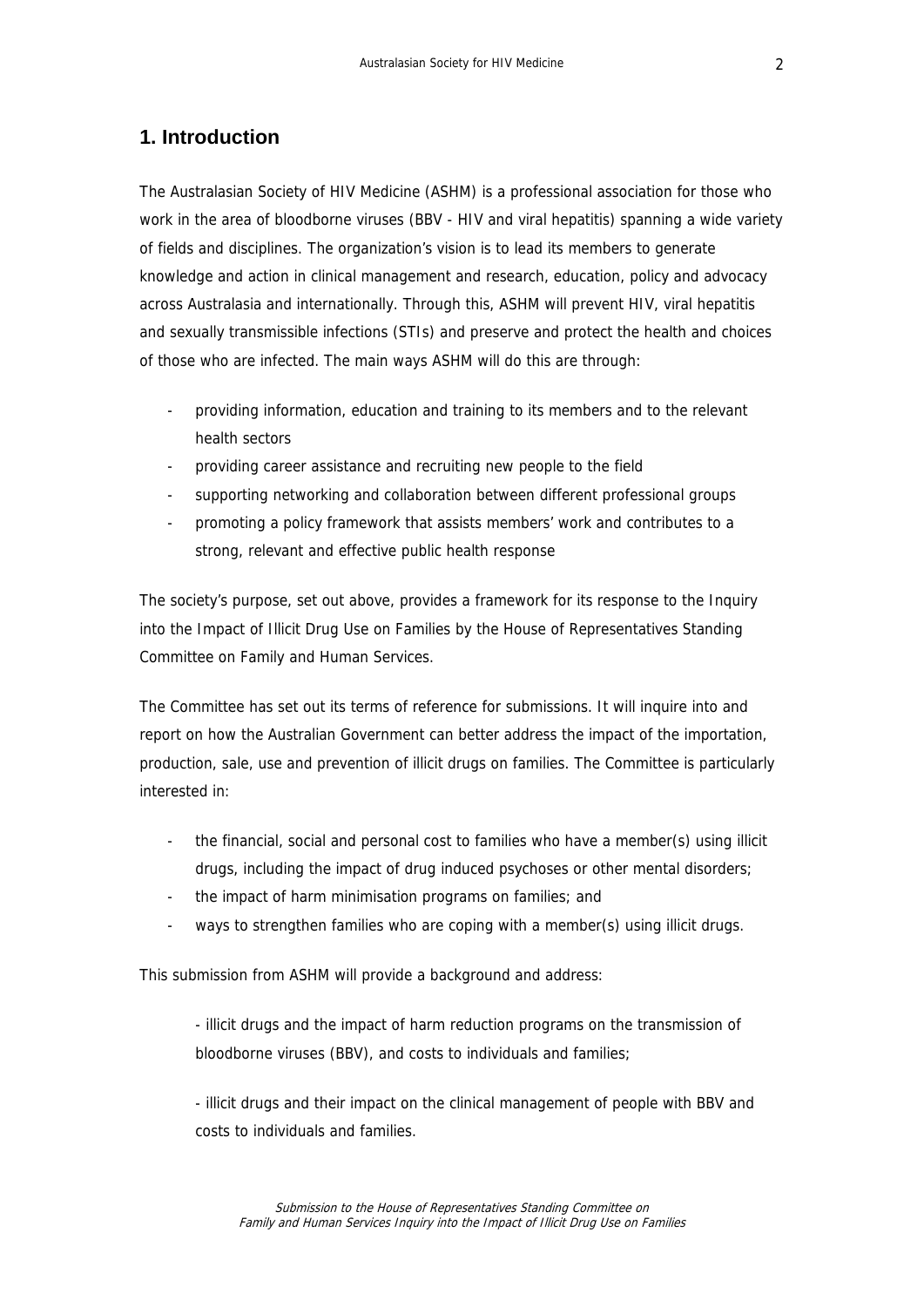### <span id="page-2-0"></span>**2. Background**

#### **2.1 Drug use in Australia**

Recent studies report that approximately 38% of the Australian population aged 14 years and over had used any illicit drug at least once in their life and 117% had used any illicit drug at least once in the previous 12 months. Marijuana was the most commonly used illicit drug (13% in last year), followed by amphetamines (3% in last year). Fewer than 1% had used heroin in the preceding 12 months. In contrast, approximately 20% of all Australians over 14 years were daily smokers and only half the population had never smoked. Approximately 40% of women and 60% of Australian men 14 years and over reported drinking at least weekly (AIHW 2003).

Drug use, licit or illicit is highly individualized in Australian society. Patterns and trends are reported at a population level and are useful in developing population based responses (for example, male, 20-29 years old, poly drug user, licit and illicit, lower socio-economic status). However, this does not capture the variety of drug using behaviours nor the range of consequences on the individual or family. Families, friends and service providers are living and dealing with individuals who may use a drug/s covertly or overtly; whose use is infrequent and irregular or habituated and escalating; whose personal, family and social life is damagingly influenced or alternatively not adversely affected by their drug use (Victorian Government Department of Human Services 2006).

Gay men across the country use illicit drugs at levels well above the general population (marijuana, amyl nitrite most commonly). Additionally, they also inject drugs at higher rates than the general population, although there is evidence of a slight decline in injecting drugs. Both legal and illicit drug use are associated with unprotected anal intercourse, although a causal relationship has not been defined. Drug use is also associated with various other indicators of 'adventurousness' or 'partying hard', but a causal relationship cannot be drawn from this. HIV infections are also associated with drug use. For HIV-negative men who engage in unprotected anal intercourse, drug use may not be the key factor in whether they choose to use a condom or not on a particular occasion. For a significant minority of men their drug use is of concern and may also be a factor in their risk behaviour. (G. Prestage pers comm)

In HIV positive gay men, illicit drug use was no greater in encounters in which a condom was not used than those in which a condom was used for insertive anal intercourse. (Prestage 2007)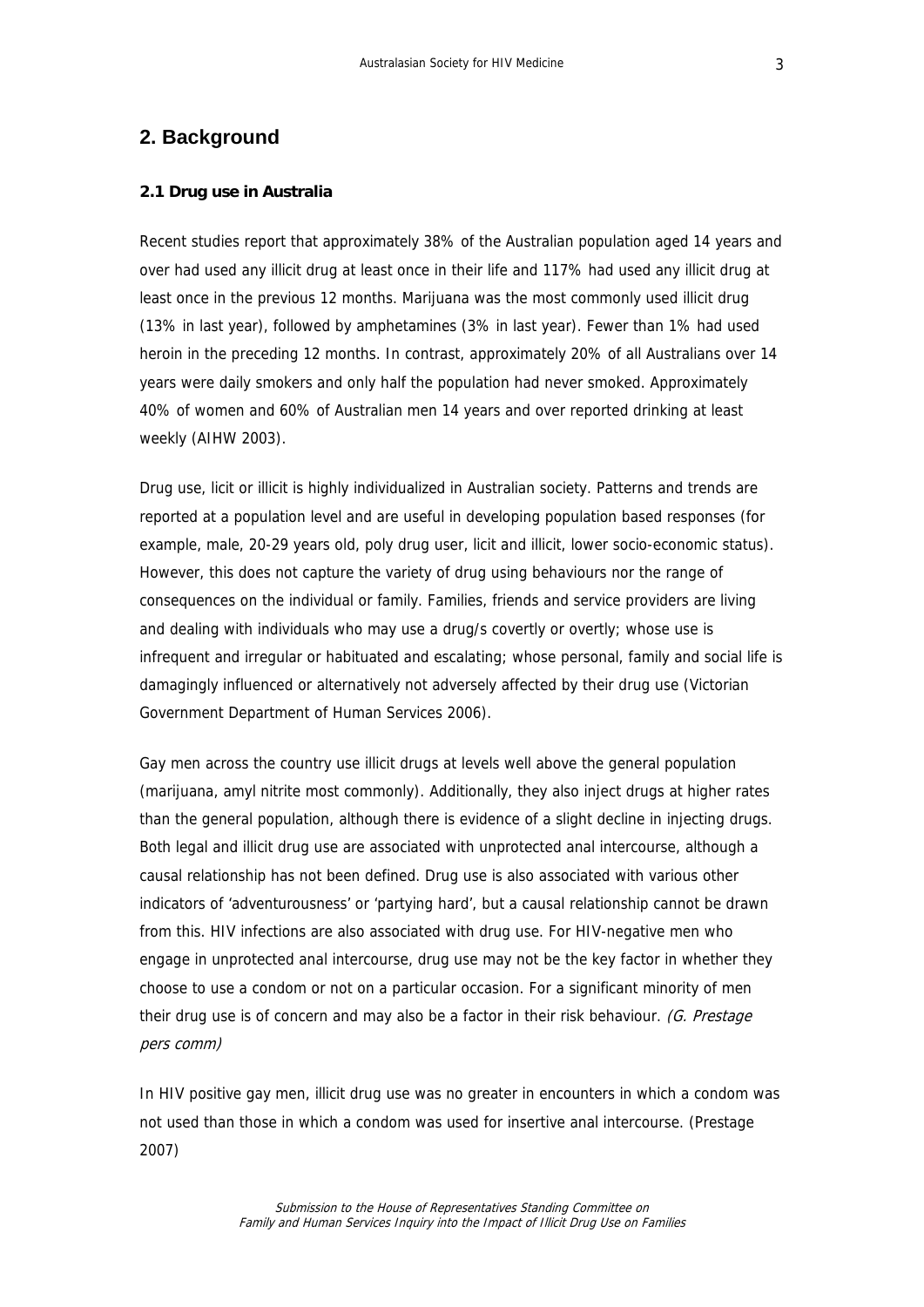<span id="page-3-0"></span>There are groups in society who are defined as being at greater risk of drug and BBV related harms, they include: injecting drug users (IDU), men who have sex with men, young people, Indigenous people and prisoners.

#### **2.2 Drug related mortality and morbidity in Australia**

It has been estimated that in Australia in 1998, there were approximately 1,000 deaths (mortality) attributed to illicit drugs. In contrast, there were 19,000 deaths attributed to tobacco and 330 deaths due to alcohol. A comparison of estimated years of life expectancy lost to drugs, 55% of these lost years were attributed to tobacco, 34% to alcohol and 11% to illicit drugs. (AIHW 2003)

Impact of drugs on life and health is far-reaching. Hospital bed-days are regarded as one of the best readily-available proxies for disease (morbidity). Figures from 1997–98, attribute approximately 200,000 hospital episodes were to any drug use. Approximately 143,000 were due to tobacco use, 43,000 to alcohol use and 14,000 to illicit drug use. (AIHW 2003)

For illicit drug use related hospitalisations in 1997–98, drug dependence (which would include treatment) accounted for 6,336 hospital episodes (44%) and poisoning accounted for 2,439 hospital episodes (17%). (AIHW 2003) Disability Adjusted Life Years (DALYs) are a measure of the total health burden of a disease or injury. In Australia in 1996, tobacco accounted for 9.7% of total DALYs with alcohol responsible for 4.9% and illicit drugs for 1.8%. (Mathers 2000) The burden of mental disorders in Australia is dominated by affective (depression and bipolar disorder), substance use and anxiety disorders. Substance use disorders are the leading cause of mental disorders for males, accounting for 33% of their mental health DALYs. (Mathers 2000)

In Australia, illicit drug users frequently use licit drugs. The relative burdens of this poly-drug use on individual morbidity and mortality, the families and friends of these individuals or the community are not always clear.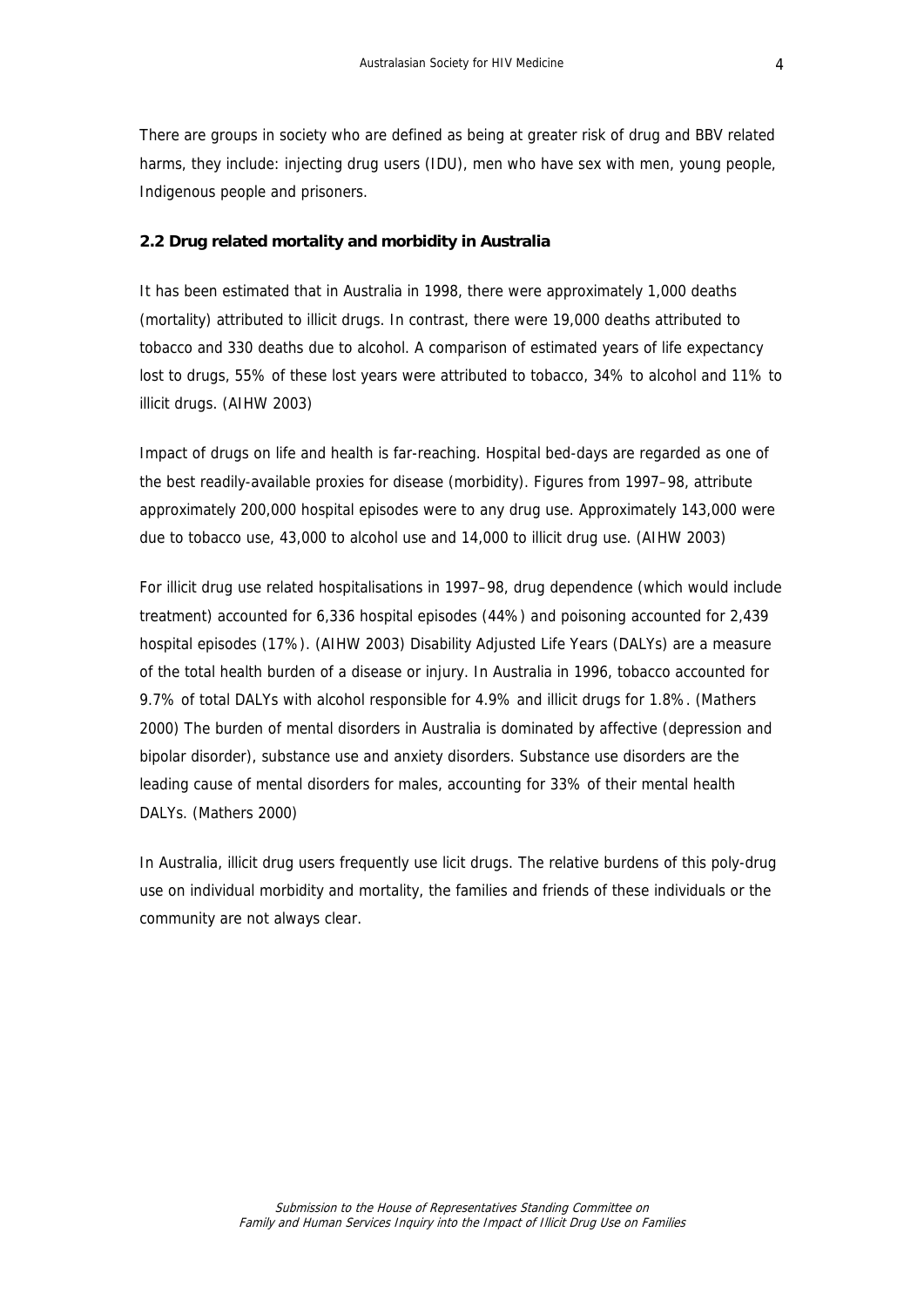#### <span id="page-4-0"></span>**2.3 Bloodborne viruses in Australia**

#### **2.3.1 HIV infection**

In Australia, there have been more than 22,000 cases of HIV infection reported, approximately 10,000 cases of AIDS and nearly 7,000 deaths from HIV up until the end of 2005. It is estimated that in 2005 there were 15,000 people living with HIV and approximately 7% are women. There has been a gradual increase in the number of HIV cases diagnosed each year, from 635 in 2001 to nearly 1000 in 2005, including a greater proportion that had recently acquired their infection. (National Centre in HIV Epidemiology and Clinical Research 2006)

Sexual contact between men remains the major mode of HIV transmission in Australia. For newly diagnosed HIV infection (infection may have actually been acquired some years before diagnosis) a history of male homosexual contact was reported between 2001 - 2005 in 64% of cases, 4% of cases occurred in homosexual men who injected drugs. The reported mode of transmission for cases of newly acquired HIV infection (infection was acquired within the previous 12 months, a smaller number) was:

- male homosexual contact in 86%,
- drug use in homosexual men in 4%,
- injecting drug use among women and heterosexual men in 2%,
- heterosexual contact only in 9% and,
- in 3% of cases, exposure to HIV remained undetermined.

Between 1996 – 2005, approximately 8% of HIV diagnoses in Australia were in people with a history of injecting drug use; more than half were men who also reported a history of homosexual contact. HIV prevalence among people attending Needle and Syringe Programs has remained low (around 1% in 2001 – 2005) but in a small study of a subgroup of men who identified as homosexual, it was 20.8% in 2005. A single case (0.03%) of HIV was diagnosed through testing over 3,500 men and women, with a history of injecting drug use, attending metropolitan sexual health centres. (National Centre in HIV Epidemiology and Clinical Research 2006)

Approximately 70% of all people living with HIV infection were receiving antiretroviral treatment for HIV infection in 2005. Combination drug therapy against HIV has been very effective in delaying the progression of the infection to AIDS in the last 10 years. In the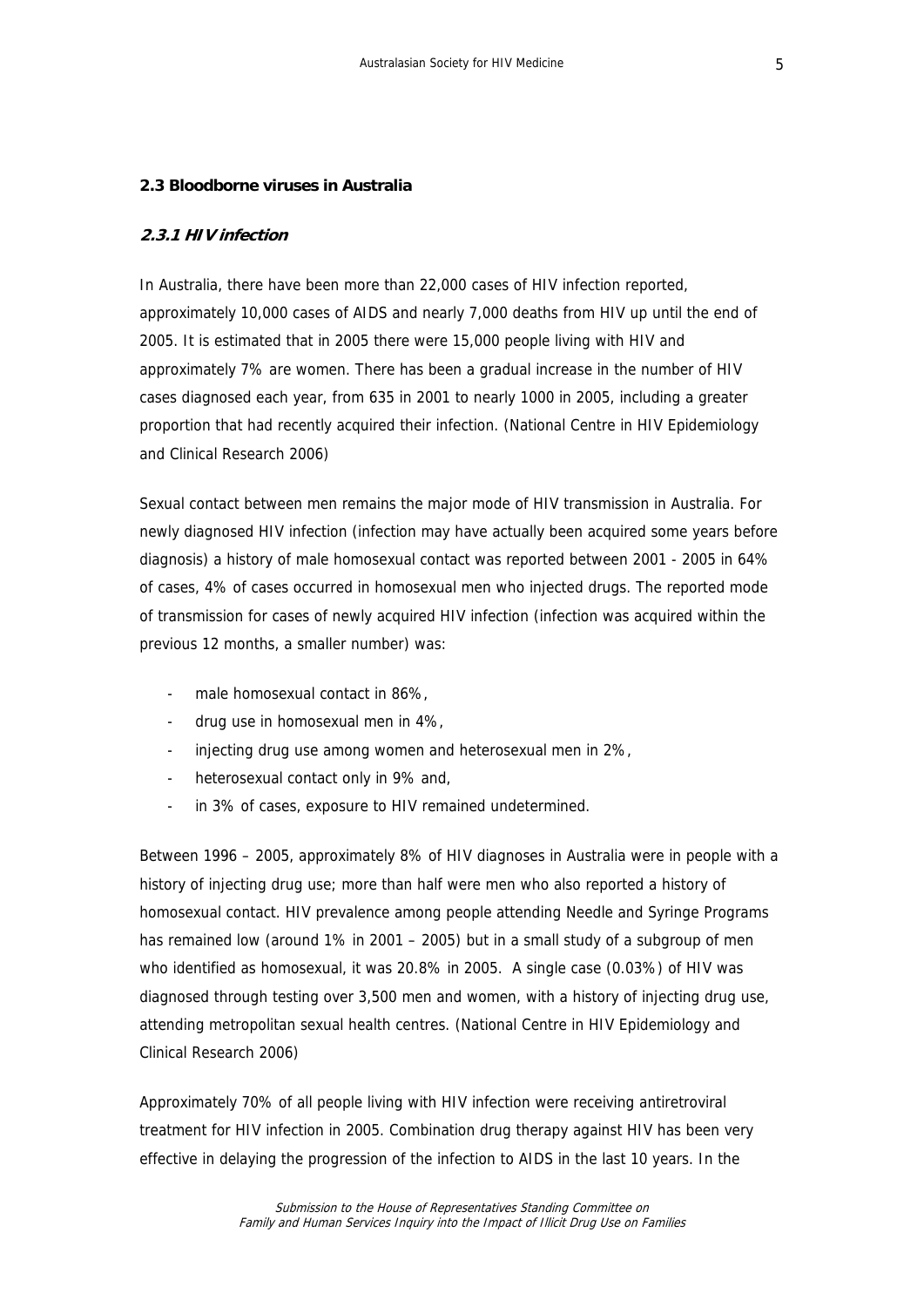absence of a cure, it is anticipated that treatment will need to be uninterrupted and lifelong. The long term sequelae of this treatment have not been determined. (National Centre in HIV Epidemiology and Clinical Research 2006). Drug treatment for HIV comprises multiple drugs with frequently complicated dosing regimens and side effects. Side effects may need to be managed with other drugs, adding to the therapeutic load and potential for dosing mistakes. For best effect, compliance should be high, drug resistance may develop otherwise, necessitating a therapeutic change (general to a regimen that is less 'user-friendly').

#### **2.3.2 Hepatitis C infection**

It has been estimated that in 2005, more than 250,000 Australians have been infected with hepatitis C virus, 197,000 of them have chronic hepatitis C infection, including 43,400 with moderate to severe liver disease. The majority (82%) was estimated to have been exposed through injecting drug use, 11% were migrants from countries of high HCV prevalence, and 6.8% were recipients of contaminated blood or blood products or exposed via other transmission routes. (National Centre in HIV Epidemiology and Clinical Research 2006a)

The rate of diagnosis of hepatitis C infection declined from an estimated 105.6 per 100,000 (20,031) to 63.4 per 100,000 population (12,594) from 2001 to 2005. Rates declined by nearly 50% in the 20-29 year old age group and by 40% in the 30-39 year old age group between 2001-2005. The rate of diagnosis of newly acquired infection in 15–19 year olds, decreased by 68% in 2001 to 2005. This fall in the rate of diagnosis may be due to a reduction in risk behaviour related to drug injecting among young people, but the possible contribution of changes in the rates of testing cannot be excluded.

Adults aged less than 30 years continue to have the highest rate of transmission of hepatitis C virus. This is primarily in people with a history of injecting drug use. Surveys of people who reported having injected for three years or less at Needle and Syringe Programs, show an increase in hepatitis C prevalence from 13% in 1996 to 26% in 2000. It remains steady at about 25% indicating continuing high levels of hepatitis C transmission in this population. The decline in the number of people reporting having injected drugs for three years or less (from 282 in 2001 to 88 in 2005) and the decline in the number of people aged less than 20 years (from 168 in 2001 to 41 in 2005), suggests a decline in the prevalence of injecting drug use among young people. (National Centre in HIV Epidemiology and Clinical Research 2006a)

Liver transplant for advanced chronic hepatitis infection is a de facto marker of morbidity. In 2005, from 133 people, approximately 38% of individuals who received a liver transplant had hepatitis C infection and 11% had hepatitis B. Liver cancer secondary to hepatitis B and C is the fastest growing cancer in Australia. (Robotin 2007)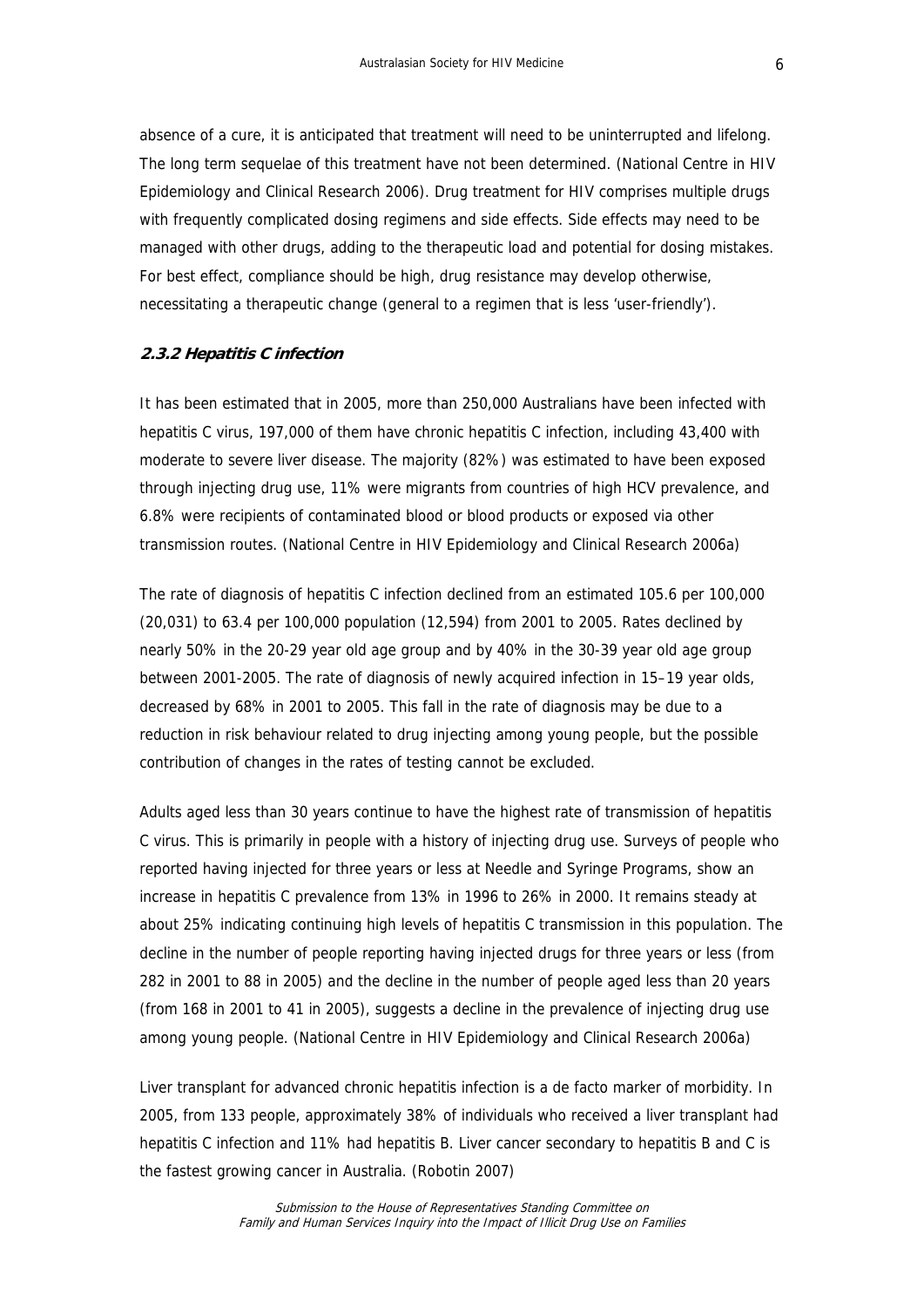Treatment for 6-12 months for hepatitis C infection is available in Australia. This treatment is curative in 50-70% and therefore has the advantage of a) improving health outcomes and quality of life and b) preventing viral transmission. Service availability, however, appears to be the rate limiting step for treatment uptake. It is estimated that there are only 3,500 people on treatment in Australia in 2007, out of a much bigger pool of eligible candidates.

#### **2.3.3 Hepatitis B infection**

Hepatitis B infection may be acquired through sexual, parenteral (such as sharing injecting equipment) and mother-to child-exposure. It is considerably more infectious than HIV (100 times) and hepatitis (10 times) C and is vaccine preventable (now the vaccine is universally administered at birth). It is estimated that the rate of diagnosis of newly acquired hepatitis B infection in the Australian population has halved, from 2.3 per 100,000 in 2001 to 1.2 per 100,000 in 2005. Newly acquired hepatitis B infection attributed to injecting drug use remained stable at around 45% in 2002 – 2005. The percentage of diagnoses attributed to sexual contact increased from 25.3% in 2001 to 33.7% in 2005 and the percentage of diagnoses with an undetermined source of exposure declined from 22.7% in 2001 to 15.3% in 2005. (National Centre in HIV Epidemiology and Clinical Research 2006) A high proportion of these diagnoses are made in people in whom infection is preventable by administering the vaccine.

In Australia, the prevalence of chronic hepatitis B is estimated at between  $0.5 - 0.8$  per cent (O'Sullivan 2000), and about 1,200 people die of the sequelae each year (Gust 1992).

Drug therapy is available for hepatitis B infection. Treatment consists of antiviral drug(s) with their own side effects. Current therapies do not eradicate hepatitis B virus, so long-term treatment is usually required. Development of drug resistance is a major concern with longterm treatment. Even with successful therapy, patients remain at risk for reactivation of viral replication and require lifelong monitoring.

An important feature of Australians infected with HIV, hepatitis B or C, the viruses' impact on family and friends, their medical management, the role of illicit drug use and its treatment, is that even if injecting drug use was the cause of infection, the pattern of injecting drug use is that for most people it is not a life long activity. The majority of Australians living with these chronic, bloodborne infections do not inject drugs.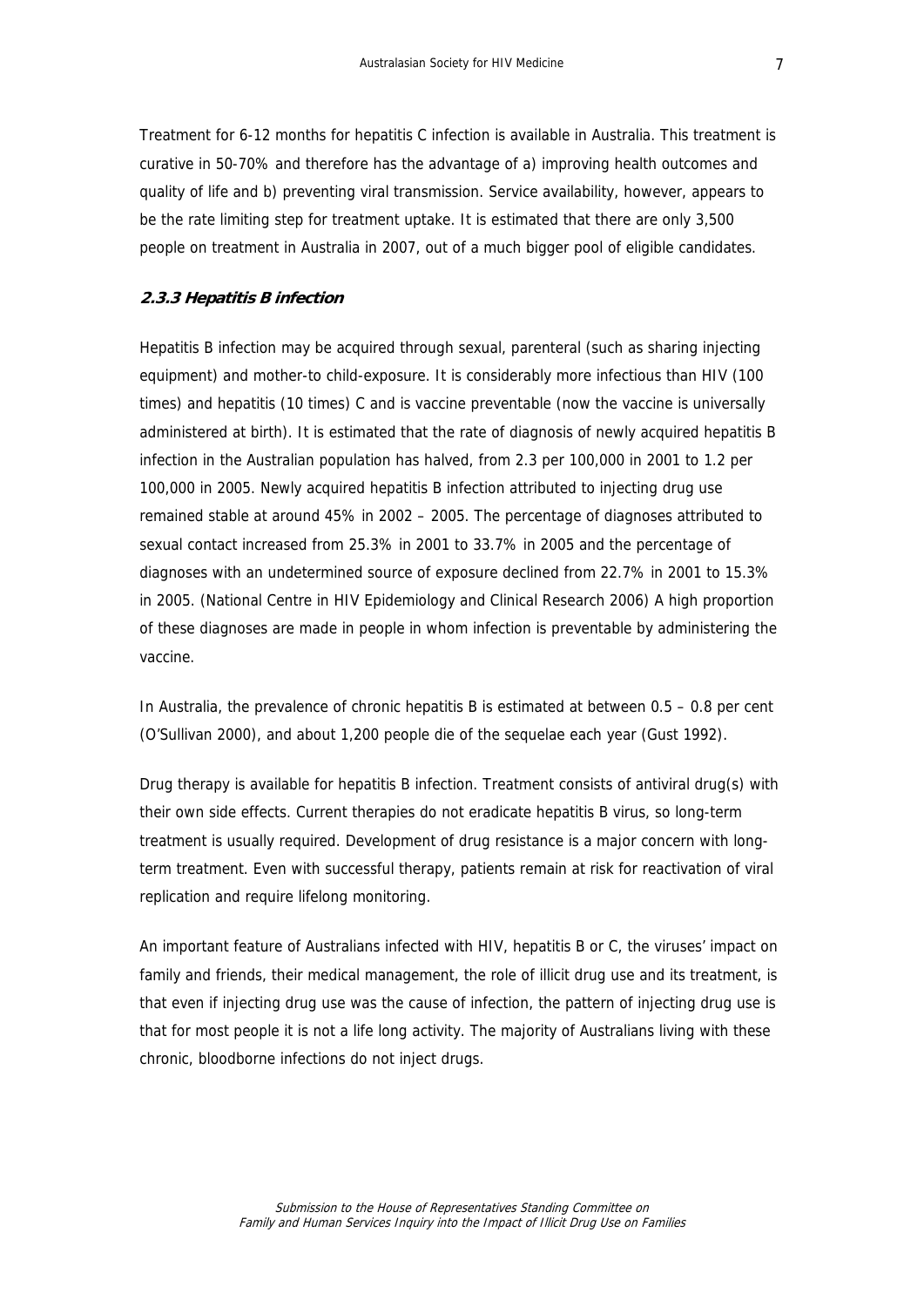#### <span id="page-7-0"></span>**2.4 Harm minimisation**

A harm-minimisation approach, as it is applied to drug use, considers the actual harms associated with the use of a particular drug (as well as, but not exclusively of the drug itself), and how these harms can be minimised or reduced. It recognises that drugs are, and will continue to be, a part of our society and that prohibition has historically been a counterproductive policy. Using a variety of strategies, harm minimisation works to reduce the harmful consequences of drug use, by reducing:

- demand for drugs (primary prevention)
- supply of drugs
- drug harms (secondary and tertiary prevention that provides assistance to people who use drugs to do so in the safest possible way, including referral for treatment). (Australian Drug Foundation)

Harm reduction, as exemplified by needle and syringe programs, has been demonstrated to be an effective, and cost effective strategy to prevent transmission of HIV and HCV in Australia (Health Outcomes International 2002) and consequent illness, with its direct and indirect costs for individuals and family and death.

In contrast, in the United States, where needle and syringe programs are uncommon, more than 20% of cases of HIV infections reported occur in IDUs. (MMWR 2006) It is estimated that a significant proportion of their sex partners or their children may become infected with HIV as well. Nearly 15% of all HIV cases occur in women with a high risk heterosexual exposure (usually with an IDU (MMWR 2004).

Needle and syringe programs are a significant strategy against the prevention of BBV, especially HIV in Australia. They have the additional, well recognised effect of providing IDUs with a health education and referral service. IDUs are known for not demonstrating 'healthseeking behaviour', even that is to their benefit, usually because of their experiences of being stigmatising within services. Individuals who do not access services that can improve their health status also affect the health and well being of their families. Needle and syringe programs can support and guide their clients who need assistance and support.

### **2.5 Costs**

Estimates of the total costs of drug abuse comprise avoidable and unavoidable costs. Unavoidable costs comprise the costs which are currently borne relating to past drug abuse,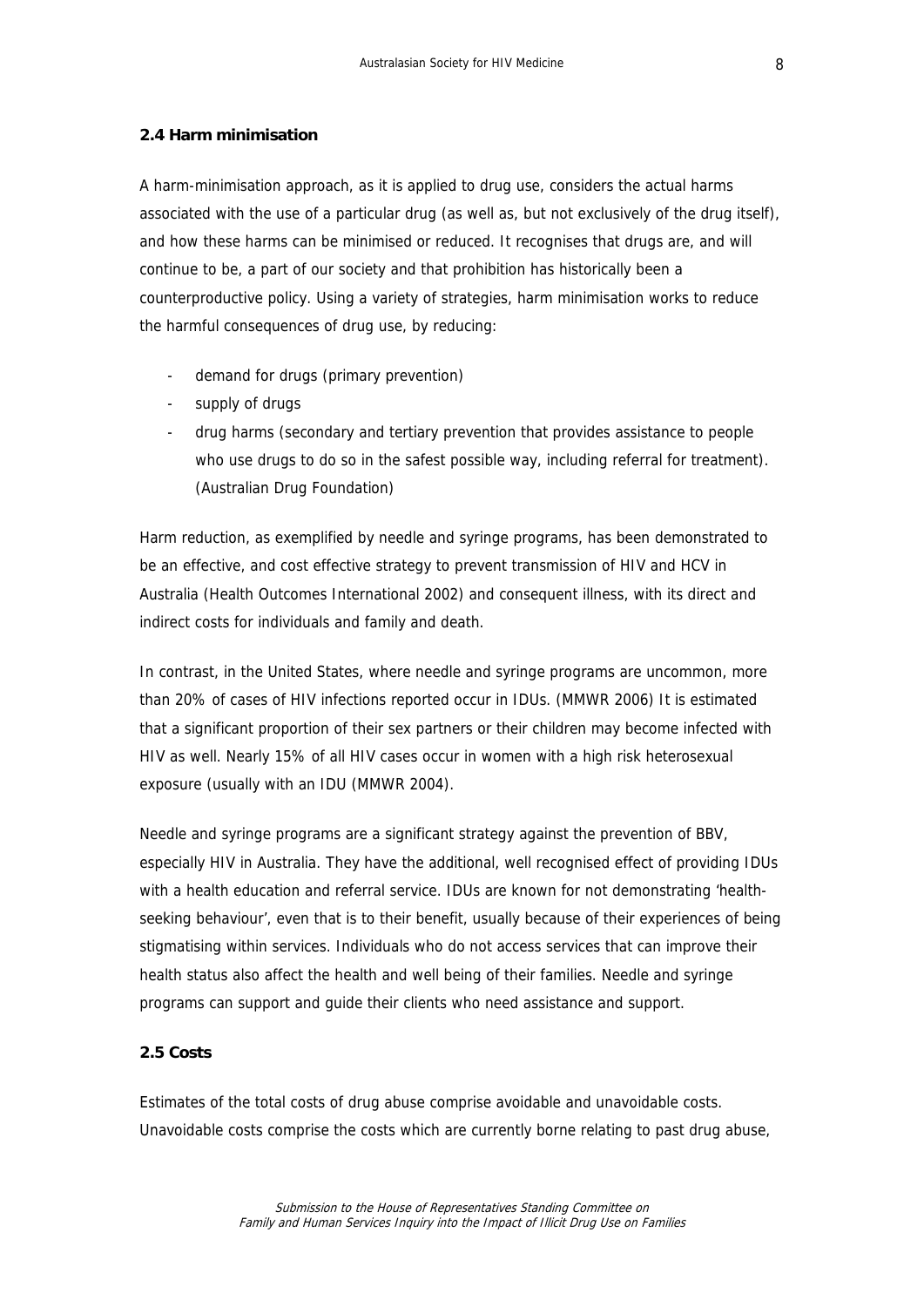<span id="page-8-0"></span>together with the costs incurred by the proportion of the population whose level of drug consumption will continue to involve costs.

Avoidable costs are those which are amenable to public policy initiatives and behaviour changes. These include personal, social and financial costs.

It is beyond the scope of this paper to provide an analysis of the costs of illicit drug use and bloodborne viruses as they relate to infected and affected individuals, rather to provide a perspective of what can be reasonably expected from public health interventions, and what cannot. This paper can emphasize the complexity of any cost analysis and remind the inquiry of the impact of indirect costs (that are difficult and less frequently measured) on the health and quality of life of drug users and their families and the need for further research to provide economic assessments that can inform and support users, former users and their families.

### **2.6 Families**

The definition of family is at times controversial. Traditionally accepted as consisting of a domestic group of people (or a number of domestic groups), who are affiliated by birth or marriage, or by comparable relationships. This definition is rather exclusive of individuals whose social and community and domestic relationships are non-traditional.

In Australia, many members of the gay community, for example, are marginalised and may be estranged from their blood relatives or biological families. This has resulted in a redefinition of family for them, based on domestic and social arrangements. People who inject drugs and those with HIV or hepatitis also experience this estrangement.

In the absence of a 'functional' biological family, others step into the breach to fulfil the role of family members and thereby encounter the same difficulties and challenges of caring about and for someone who does not or cannot manage and maintain their health and lifestyle in a generally accepted way. This definition is used in this paper.

## **3. Transmission of BBV**

The mode of transmission of BBV in Australia has already been outlined. It is important for families with members who inject drugs to understand factors that promote transmission and how these might be reduced or avoided all together. Below are some very simple examples, however family members have a duty to be informed of potential risks for their at-risk family member and themselves.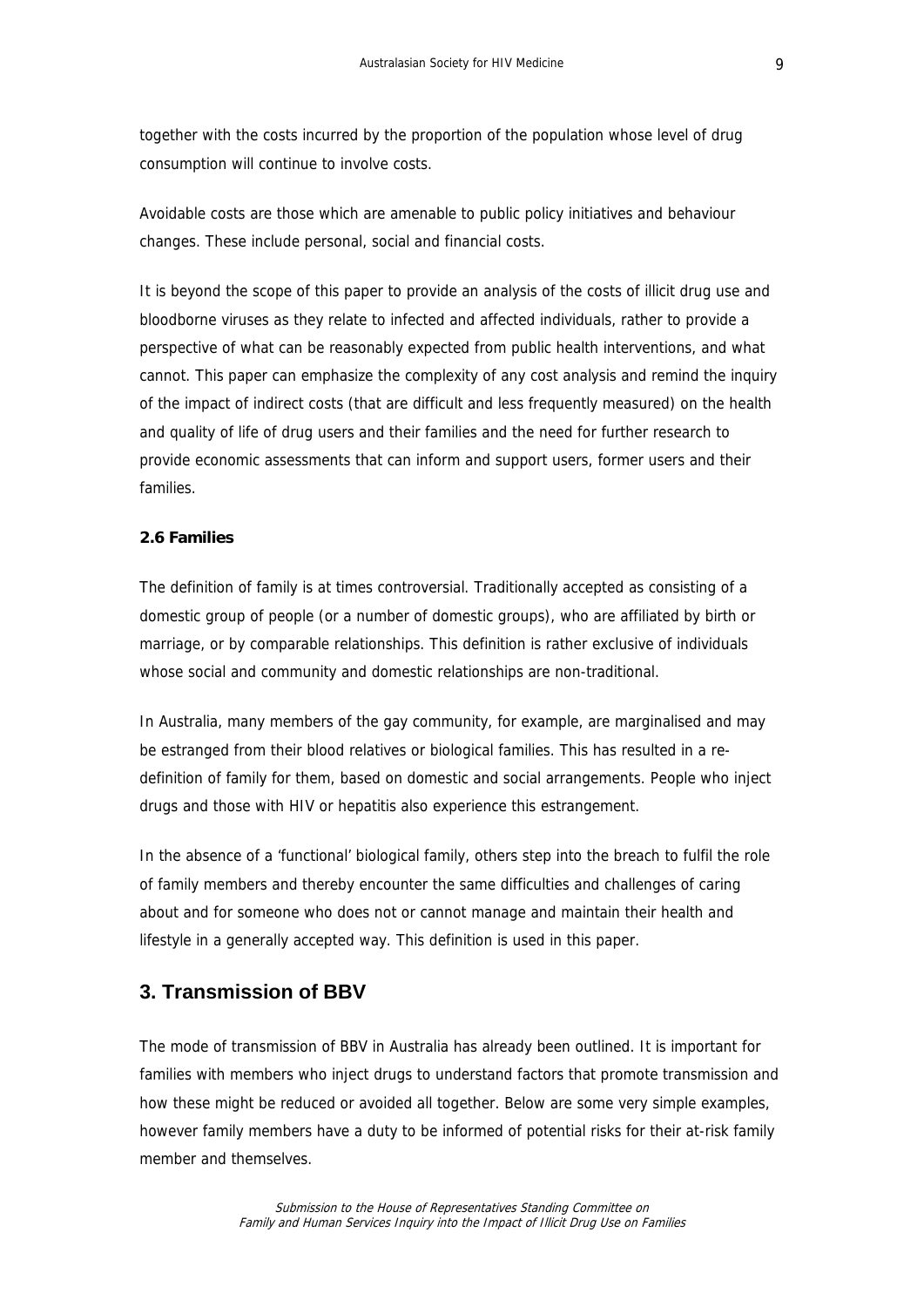<span id="page-9-0"></span>Transmission, for example, can be avoided by:

- a) not sharing injecting equipment. For example by not using drugs or using less, by not injecting drugs (eg smoking heroin instead) or injecting less, by using any injecting equipment before others – before others, by using only one's own equipment.;
- b) always having protected sex
- c) vaccination for hepatitis B
- d) always using universal precautions for body fluid spills,
- e) not sharing toothbrushes or razors.

Education for health service providers and peers (through community based organizations) to effectively deliver such information about secondary prevention techniques is fundamental to the effective implementation of a strategy.

# **4. Treatment for BBV infections**

### **4.1 The management of HIV infection**

There has been a dramatic decrease reported in the number of AIDS cases in Australia. Highly active antiretroviral treatment (HAART) for HIV has delayed the progress of disease and allowed HIV infected individuals to enjoy an improved health status with social, economic and personal benefits that was not previously available. Between 2001 and 2005, it has been estimated, using data from the Highly Specialised Drugs Program that the total number of people prescribed antiretroviral treatment for HIV infection increased from 7,619 to 10,841 (approximately 42% increase). HIV drug regimens have improved over the last few years, however there is still little flexibility associated with them and HIV+ individuals are required to adhere to them to ensure a maximal benefit.

### **4.2 The management of Hepatitis C infection**

Antiviral treatment for hepatitis C represented a major advance in the management of this otherwise chronic condition. Treatment over 6 to 12 months offers a cure for approximately 50-70% of patients. Unfortunately, only a small proportion of Australians with hepatitis C infection that is eligible for treatment, is receiving it (an estimated 3,500 people were receiving treatment for hepatitis C infection in 2007). Since the removal of liver biopsy as a prerequisite to treatment in March 2006, the number has increased by approximately 1,000. (Batey 2007)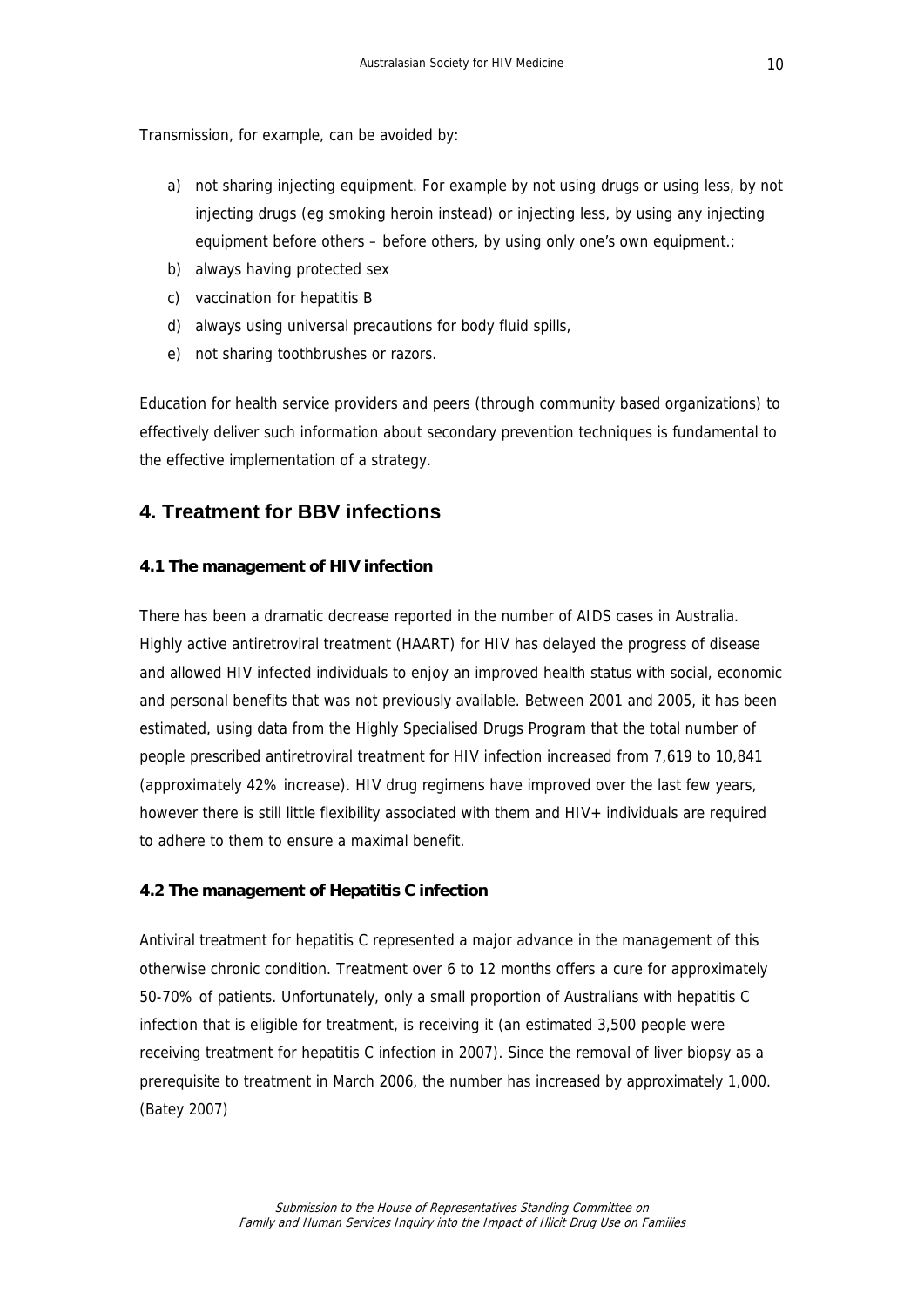<span id="page-10-0"></span>The decision to commence treatment is not taken lightly, most people take many months to actually start, after making the decision. Treatment with hepatitis C requires considerable commitment from those prescribed the drugs, their families, friends and colleagues. The side effects of the drugs can be very disruptive, ranging from general lethargy and malaise to major cardiovascular, metabolic and mental health disturbances. People on treatment find that their daily activities are interrupted and need to be curtailed (for instance employment, social activities) and that their relationships suffer because of the effect of feeling unwell all the time. Currently, only a single course of treatment is funded in Australia, therefore people with hepatitis C effectively have one opportunity for cure. It is most important that this chance of success is maximised for them and their families by ensuring support services are available.

For those with liver cirrhosis or hepatocellular carcinoma, treatment options are few. Liver transplantation for advanced chronic hepatitis infection may be offered. In 2005, from 133 people, approximately 38% of individuals who received a liver transplant had hepatitis C infection and 11% had hepatitis B.

#### **4.3 Treatment of BBV and drug use – issues for consideration**

Clinically the use of licit and illicit drugs for HIV and HCV infected individuals may adversely affect their health because of:

- a) difficulties accessing treatment services and initiating therapy, especially those that can provide drug and alcohol services (D&A) and contending with the 'double stigma' of D&A and BBV related health problems
- b) difficulties with drug and 'medication' interactions (HIV and HCV treatment with drug and alcohol, including drug treatment such as methadone, HIV and HCV treatment with psychotropics and drugs and alcohol with psychotropics)
- c) difficulties with treatment adherence and consequent clinical management because of drug side effects or 'chaotic lifestyles' etc
- d) greater morbidity and mortality in HIV infected patients with drug use disorders
- e) drug use disorders impact on the effectiveness of self care strategies
- f) comorbid psychiatric conditions are common, for example depression, anxiety disorders, bipolar disorders, personality disorders and some psychiatric conditions more associated with particular drugs eg amphetamines and depression.

Family members, of course, may be drawn into the difficulties of assisting in the management of one or a number of chronic health conditions. They may take on the responsibilities of part or fulltime carers that may result in financial, personal and social hardship. This can be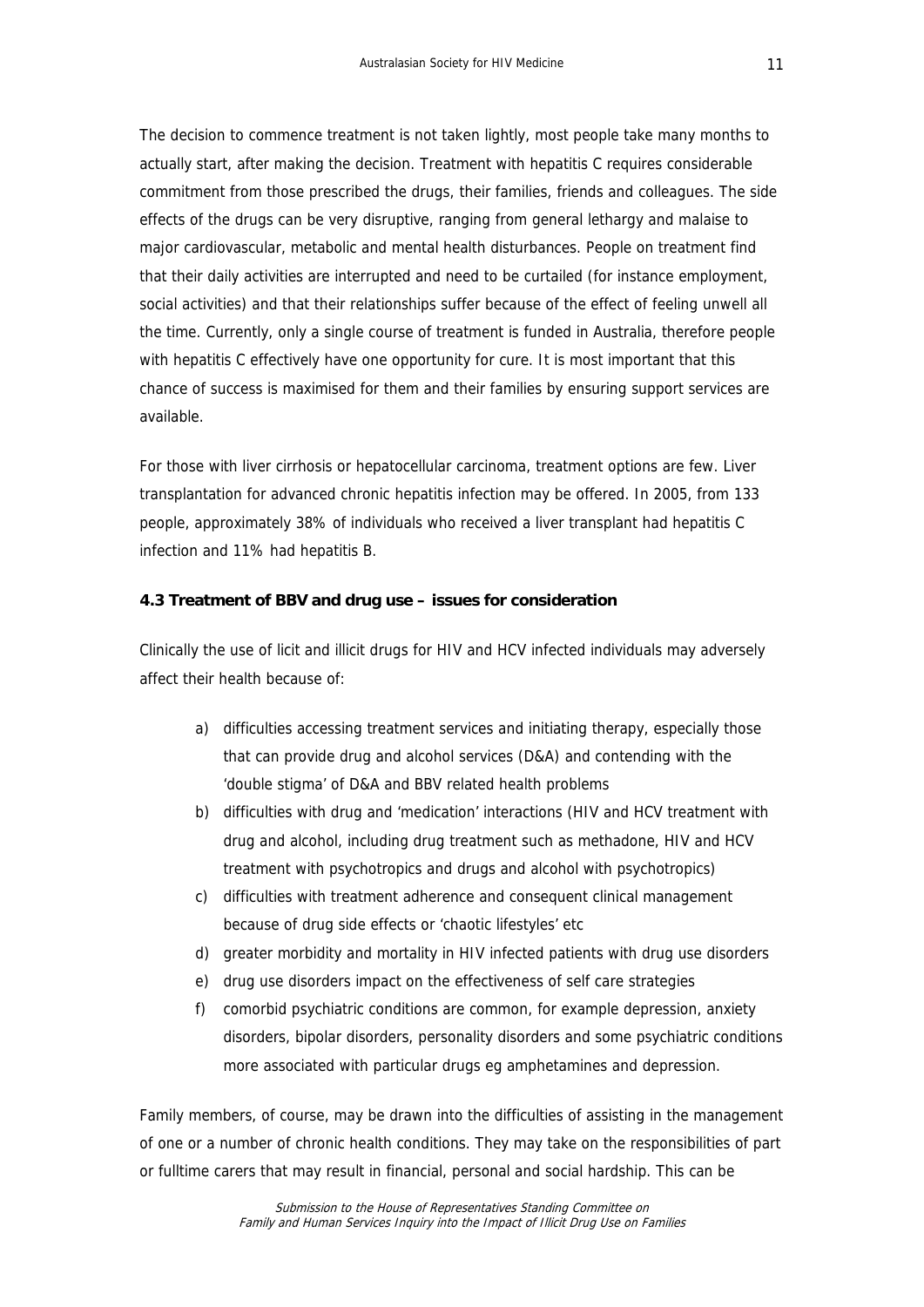<span id="page-11-0"></span>complicated by the presence of psychiatric conditions. Social factors (eg absence of poverty, stable housing) have been found to be important in improving and maintaining treatment adherence and then clinical outcomes.

At the time of diagnosis and treatment, individuals may 'come out' to their families about potentially stigmatising behaviours regarding sexuality and drug taking. These can have emotional and personal costs for all.

The direct and indirect costs of illness to individuals and their families vary with individual circumstances. It is important that programs that provide comprehensive treatment and support for BBV and D&A issues and other conditions are available. People who use drugs and their families need to be helped to understand the difficulties of drug treatment and relapse. Families require support to help their family member as appropriate and to be helped if the clinical course of the various conditions is not as straightforward as hoped.

## **5. Conclusions**

Individuals who use or have used illicit and licit drugs may and do function effectively in our society, others require support from the community, family, friends and an array of professionals. For a proportion, they are at risk of infection with BBV and resultant chronic illnesses. Attached to this are the sequelae of managing their health from the point of view of the infection, the drug use and (often) mental health conditions. In turn, they must contend with financial disadvantage and the social and health difficulties that arise and compound this. Families of people who use illicit drugs deal with the same range of problems and are frequently ill-equipped. As well as witnessing a family member facing stigma and discrimination, they may in fact be guilty of this too, leading to family breakdown arising from fear and ignorance.

ASHM believes that efforts to minimise the effects of licit and illicit drugs on the health of Australians, especially in the area of BBV must continue and be strengthened. Responses include improved community education drugs and BBV, targeted education to those at greater risk, supportive education for those witnessing the effects. Harm reduction programs (such as needle and syringe programs) and treatment referral are essential. There is still a great need for the provision of comprehensive services for BBV, D&A and mental health conditions through primary health can providers – and they need the education and training to undertake this. There are serious service gaps in rural and remote Australia that must be filled by practitioners with skills in these areas.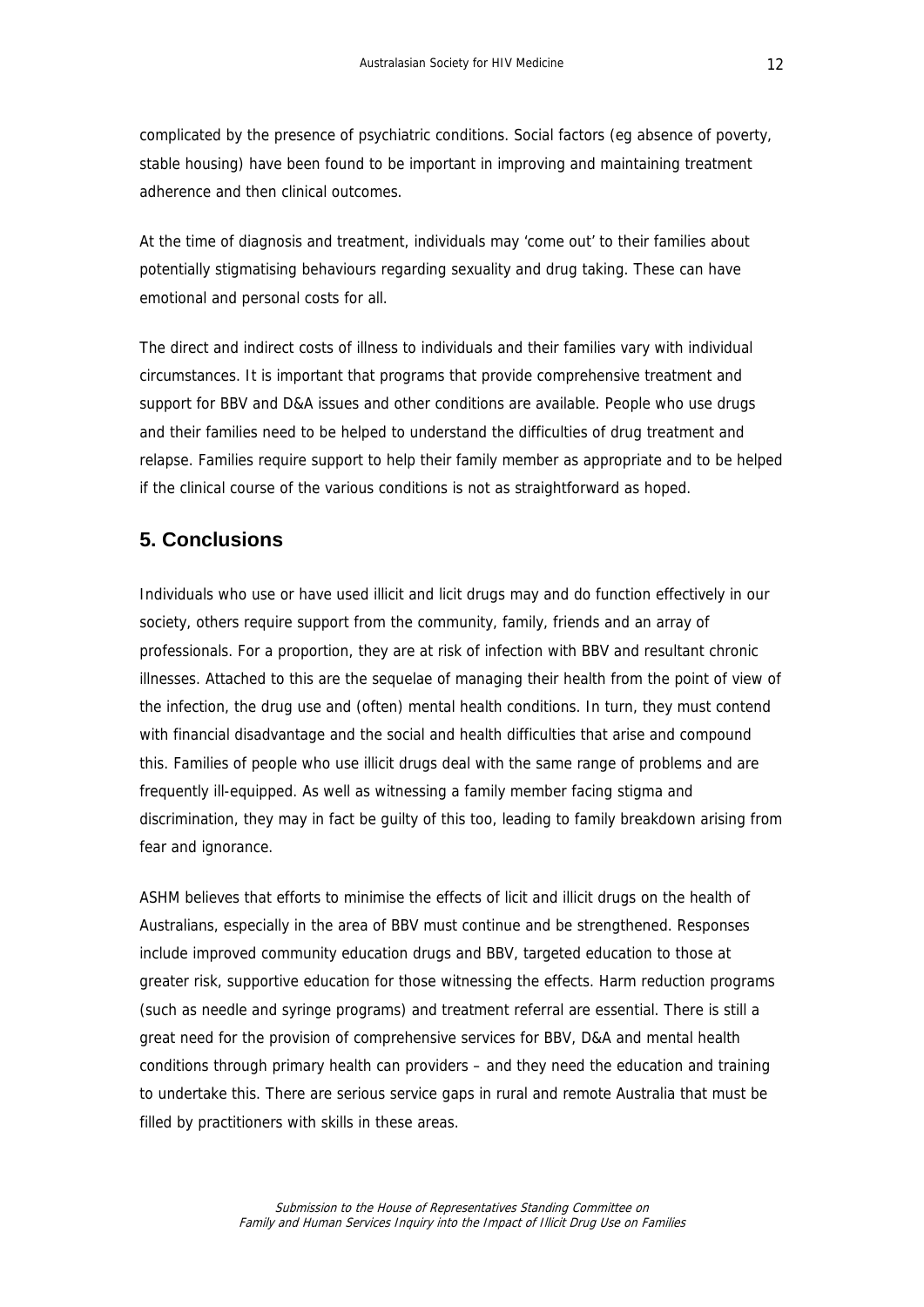# <span id="page-12-0"></span>**References**

Australian Institute of Health and Welfare (AIHW) 2003. Statistics on drug use in Australia 2002. AIHW cat. no. PHE 43. Canberra: AIHW (Drug Statistics Series no. 12). <http://www.aihw.gov.au/publications/index.cfm/title/8390>

Collins DJ Lapsley HM 2002. Counting the cost: estimates of the social costs of drug abuse in Australia in 1998-9. Commonwealth Department of Health and Ageing, Canberra [http://www.health.gov.au/internet/wcms/Publishing.nsf/Content/health-pubhlth-publicat](http://www.health.gov.au/internet/wcms/Publishing.nsf/Content/health-pubhlth-publicat-mono.htm/$FILE/mono49.pdf)[mono.htm/\\$FILE/mono49.pdf](http://www.health.gov.au/internet/wcms/Publishing.nsf/Content/health-pubhlth-publicat-mono.htm/$FILE/mono49.pdf)

Victorian Government Department of Human Services 2006. The Victorian Drug Statistics Handbook 2006: Patterns of drug use and related harm in Victoria. Victorian Government Publishing Service Melbourne, Victoria.

[http://www.health.vic.gov.au/drugservices/downloads/hbook\\_2006.pdf](http://www.health.vic.gov.au/drugservices/downloads/hbook_2006.pdf)

Prestage G, Fogarty A, Rawstone P et al. 2007 Use of illicit drugs among gay men living with HIV in Sydney. AIDS 21(S1) S49-55

Mathers CD, Vos ET, Stevenson C. 2000 The Australian Burden of Disease Study: measuring the loss of health from diseases, injuries and risk factors. MJA 172: 592-596

National Centre in HIV Epidemiology and Clinical Research. 2006. *HIV/AIDS, viral hepatitis* and sexually transmissible infections in Australia Annual Surveillance Report 2006. National Centre in HIV Epidemiology and Clinical Research, The University of New South Wales, Sydney, NSW; Australian Institute of Health and Welfare, Canberra, ACT.

National Centre in HIV Epidemiology and Clinical Research. 2006a Hepatitis C Virus Projections Working Group: Estimates and Projections of the Hepatitis C Virus Epidemic in Australia. National Centre in HIV Epidemiology and Clinical Research, The University of New South Wales. Sydney NSW

Australian Drug Foundation, Drug Information Clearinghouse [http://www.druginfo.adf.org.au/article.asp?ContentID=harm\\_minimisation1](http://www.druginfo.adf.org.au/article.asp?ContentID=harm_minimisation1)

Health Outcomes International. 2002. Return on Investment on Needle and Syringe Programs in Australia. Commonwealth Department of Health and Ageing [http://www.health.gov.au/internet/wcms/publishing.nsf/content/health-pubhlth-publicat](http://www.health.gov.au/internet/wcms/publishing.nsf/content/health-pubhlth-publicat-document-roireport-cnt.htm/$FILE/roireport.pdf)[document-roireport-cnt.htm/\\$FILE/roireport.pdf](http://www.health.gov.au/internet/wcms/publishing.nsf/content/health-pubhlth-publicat-document-roireport-cnt.htm/$FILE/roireport.pdf)

> Submission to the House of Representatives Standing Committee on Family and Human Services Inquiry into the Impact of Illicit Drug Use on Families